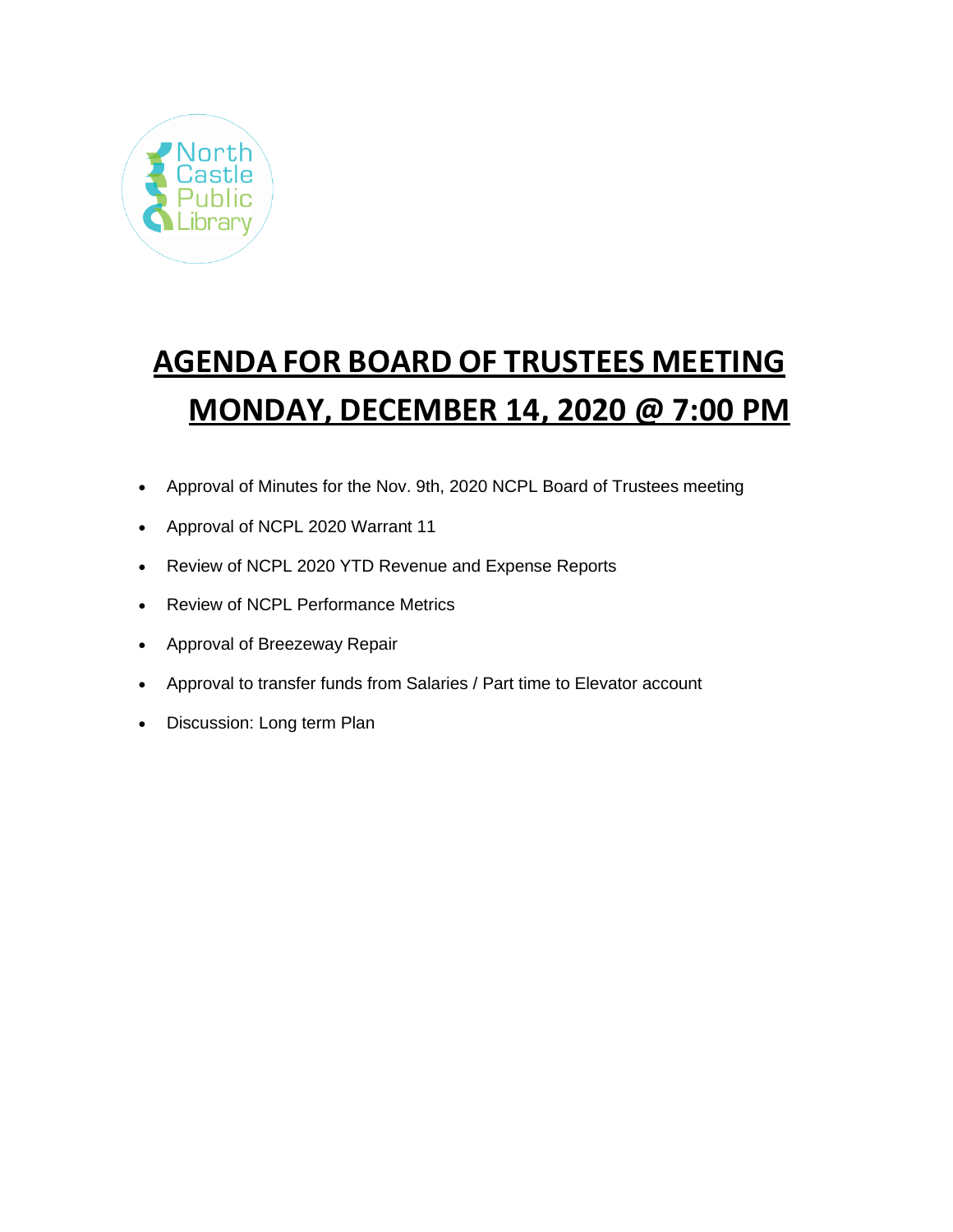## **North Castle Public Library**

## **Library Board of Trustees Minutes – Nov 9, 2020**

This meeting was a Zoom meeting due to COVID-19 restrictions. It was recorded and a transcript will be available.

Scott Stopnik called meeting to order at: 7:05 pm

### **In Attendance :**

**Trustees:** Diane Borgia, Jeanne Lapsker, Stephanie Paul, Scott Stopnik , Kim Longo

**Library:** Edie Martimucci

**Friends:** Barbara Vircillo

**Town:** Saleem Hussain - absent

## **Key Votes/Review**:

- **Approval of Minutes for the October 12, 2020 NCPL Board of Trustees meeting** (attached). Thank you, Diane!
	- Diane motioned Jeanne second, all approved
- **Approval of NCPL 2020 Warrant 10** (AP GL Reports are attached). Total expenses included in Warrant 10 are \$51,349.58 of which the Friends are paying \$7110.85 Thank you to the Friends for their continuing support! Scott Stopnik has reviewed all invoices in these warrants and supports their approval. Thanks to Abbas Sura and Patrick Ricci for their financial support of NCPL!
	- Stephanie approved
	- Kim seconded
	- All approved
- **Review of NCPL 2020 YTD Revenue and Expense Reports** (attached in two formats through October 31, 2020) –
	- Stephanie question on negative numbers. These are all pre-populated by finance
- **Approval of 2021 Library Holidays:** PDF Attached. Please note *Observed July 4th* is on a Monday. Union staff must be off / Hourly employees can staff the library. Other option is to Close Library on the 5th due to budget restrictions.
	- We should close library for Monday July 5. We can revisit when it is closer if Covid allows more opening. Decision - We will be closed July 5.
	- Christmas and New Year are holidays falling on a Saturday so union employees will have the following Monday off and staff the library with hourly employees
	- Motion to approve with modifications Diane, Stephanie second, all approved
- **Discussion: Armonk lower level restrooms project** Arcari & Iovino are reviewing the blueprints of the area around the lower level restrooms. Can we plan a future project of ADA compliant Family Restroom where the stairwell presently stands? Do we proceed with updating present bathrooms with Unisex / Gender neutral restrooms and apply for 2021 grant that removes the stairwell? Proposal request in drive/ they are proceeding with study due in two weeks.
	- Bathrooms on approved grant. Westchester Green will be on next town meeting. Must be approved before a PO.
	- Start with rewiring the tech office. This is on the 2021 grant. This is Virginia's station and includes kitchenette area
	- Rest of tech office on next year grant
	- Town Board reviewed the Grant applications with Edie Martimucci and expressed caution about spending during this time*.* Decision for Edie to proceed as planned
	- Lower level bathroom To have an ADA compliant gender-neutral bathroom downstairs we need 8x8 which is not possible with given space. Review of other options including removal of the stairwell and utilize the area for bathroom. This is a study of options.